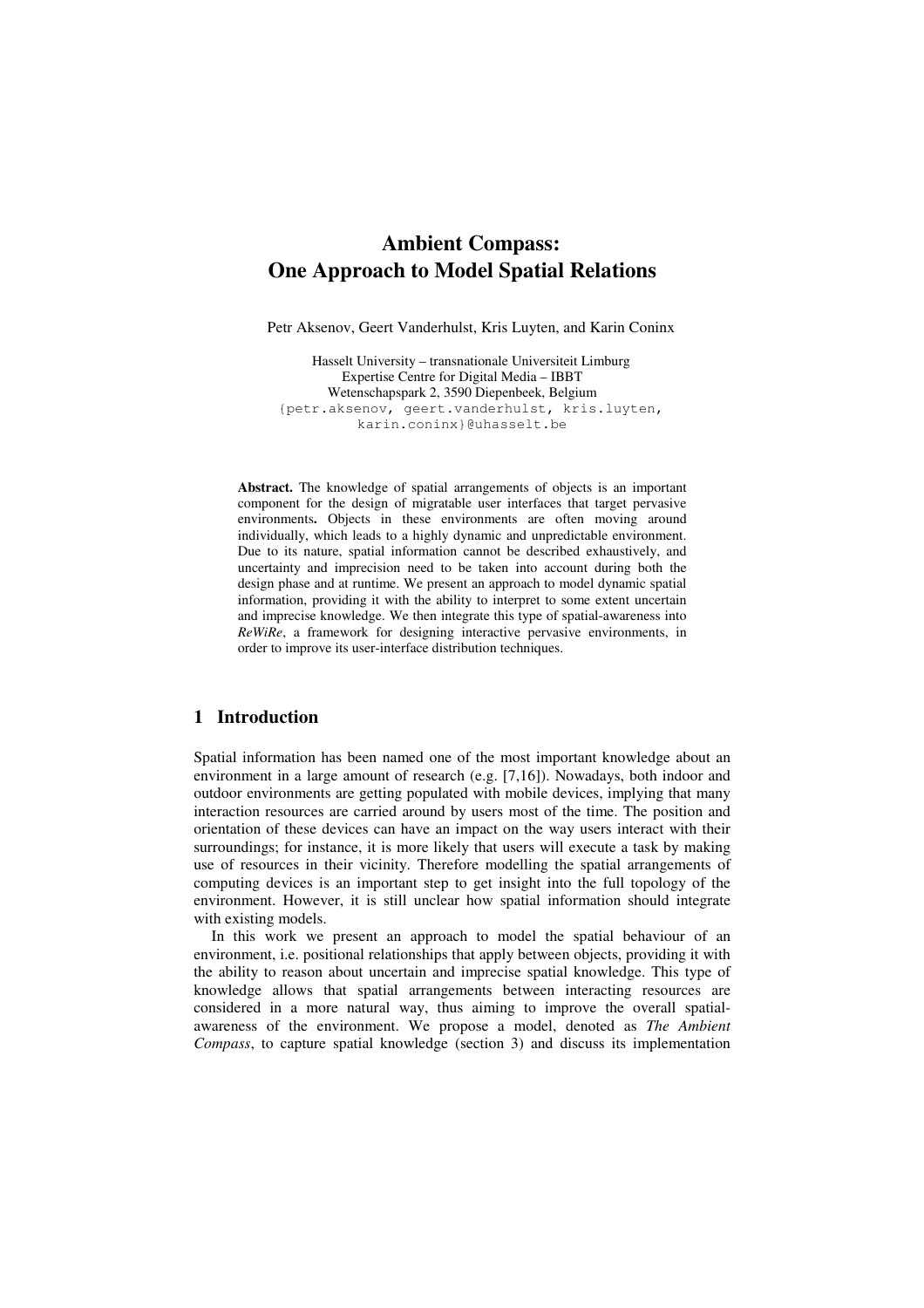(section 4) and integration into a pervasive computing framework (section 5). But before we briefly present and discuss some related work that exists in the field.

## **2 Related work**

Elaborating the form of knowledge about location is often an inherent part of the engineering process in the pervasive computing area, and a great deal of research has been devoted to this problem. For example, Bandini et. al [4] present the "commonsense spatial model" based on two concepts of "place" and "conceptual spatial relation". They then use their notions to discuss about a possible reasoning technique over the model in a way that a high-level understanding of the situation can be obtained from a combination of initial factors. Another very interesting location model is described by Satoh in [17], where special emphasis is put on the fact that pervasive environments are addressed. The model is presented as a general purpose one intended to address problems of managing location-based services. The underlying principle of the model is in dealing with virtual counterparts that are digital representations of the actual physical objects and spaces. In both works the concept of an object's closeness area is introduced in either form, but no expansion on the topic is given. Kortuem et. al [14] deal with the problem of utilising spatial information in creating new types of user interfaces and use a graph to model spatial arrangements of the system. The graph represents the spatial infrastructure of a system at a certain moment of time, and the system is then described over time by a sequence of these graphs. However, the question of uncertainty is excluded from the discussion in all of the works mentioned, but is an important part of our approach.

The concept of fuzziness is very much discussed in almost every area of research where spatial information is involved. Guesgen [9] showed the possibility to introduce fuzziness into spatial relations in general, though with a conclusion that the actual implementation of fuzziness depends on the model chosen for representation. A thorough overview of ontological modelling of spatial information as well as an extensive discussion of possibilities to implement fuzziness in such an ontology is given by Hudelot et al [13]. The work also contains an excellent collection of references to other publications in the field. Despite the fact that the application area of the presented ontology is within the image interpretation, the ideas presented can serve as a good source of information for extending both the number of concepts in our ontology and the fuzzy elements therein. Apart of the spatial information, several example of incorporating fuzziness into ontologies, from a simple and direct implementation [8] to a detailed and theoretically supported analysis of the problem as a whole [5,18,19], have been published quite recently, thus indicating that this is still a topical problem with promising trends.

### **3 Modelling the Compass**

The model defines basic concepts natural in spatial structures. This includes positioning information, orientation angles and a division of space into the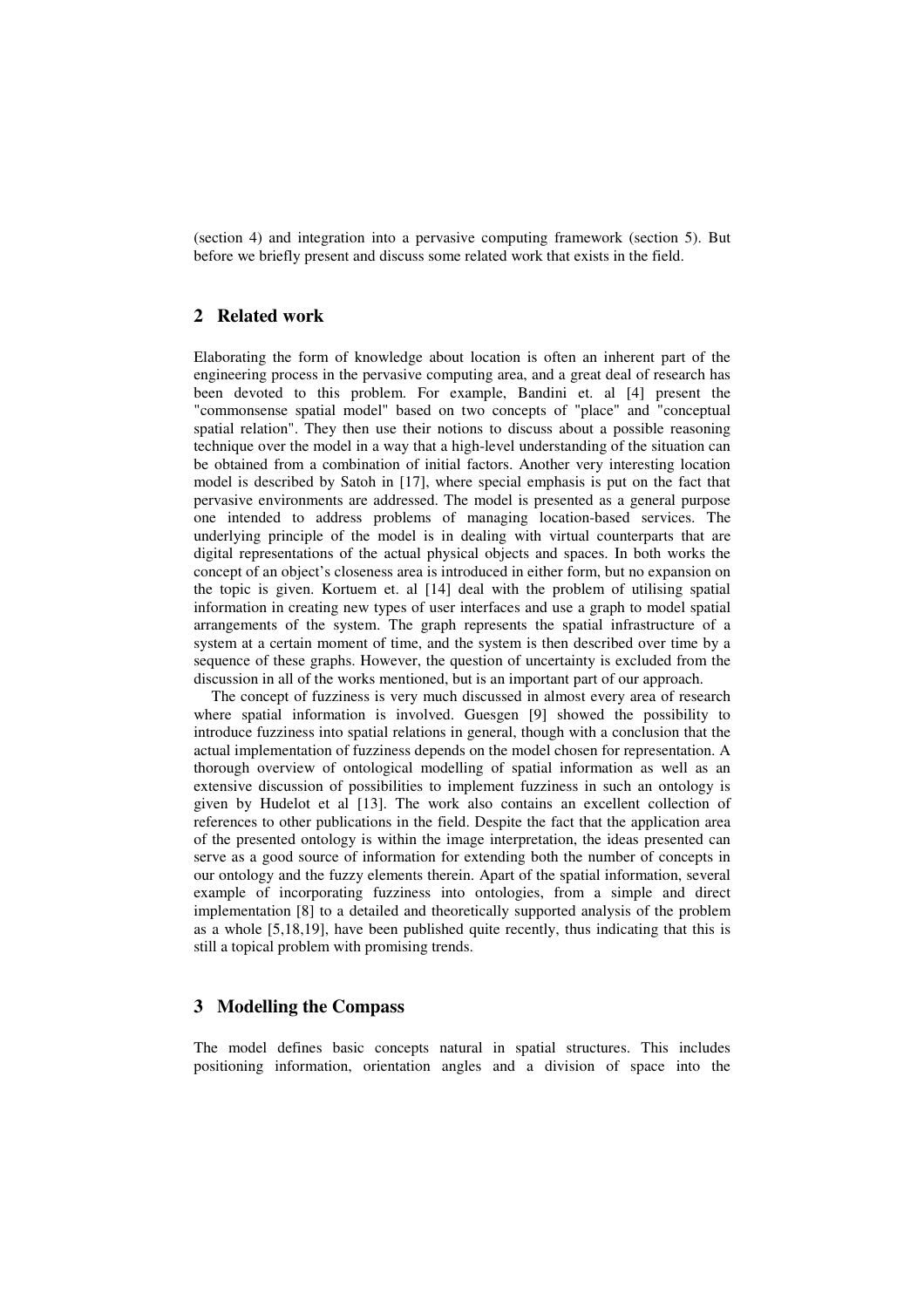"hasOnLeft", "hasOnRight", "hasBehind", and "hasInFront" relationships that can take place between two interacting resources. The proposed classification aims at giving an application the possibility to speak a language similar to that of humans when they talk about spatial arrangements. In general, there should be two more relations, "hasBelow" and "hasAbove", but due to the increasing complexity their consideration has been postponed. Various techniques to obtain information about the location and orientation of an object from sensors exist [11,12,15]. Using this information, we can update our model in real-time and derive spatial relations by dividing the space around a resource into eight zones as depicted in Fig.1. Either one relation (e.g., "hasOnRight") or two relations (e.g., "hasOnRight" as well as "hasInFront", or, similarly, "hasOnRight" as well as "hasBehind") can apply between two resources at a given moment.



**Fig.1.** (a) *The Ambient Compass* divides the space around a resource into eight zones; (b) resources belonging to the same zone of the compass are distinguished by means of assigning each of them a degree of membership to this zone.

This division may remind of the way we generally refer to the parts of the world: north, east, south, west, north-west, north-east, south-east, and south-west. The boundaries of each of the main four zones are two rays symmetrically drawn to the left and right, or to the above and below, respectively, of the corresponding axis line. The slope angles of the rays depend on the resource in question therefore a set of experiments will be required to decide upon the best strategy to set them for different groups of devices. Additionally, each relation of type "has" has an inverse relation of type "is", so that if, for example, device *D1* "hasOnLeft" device *D2* then device *D2* "isOnLeftOf" device *D1*. This makes our model smoother and also simplifies queries executed on the ontology.

This simple model acts as a basis on which we build two extensions to get a more extensive model capable of handling relevant uncertain and imprecise knowledge about the spatial world.

#### **3.1 Adding fuzziness**

The first extension deals with ambiguity which appears when relations are determined. In Fig. 1b), devices *A* and *B* both belong to the "hasInFront-hasOnLeft"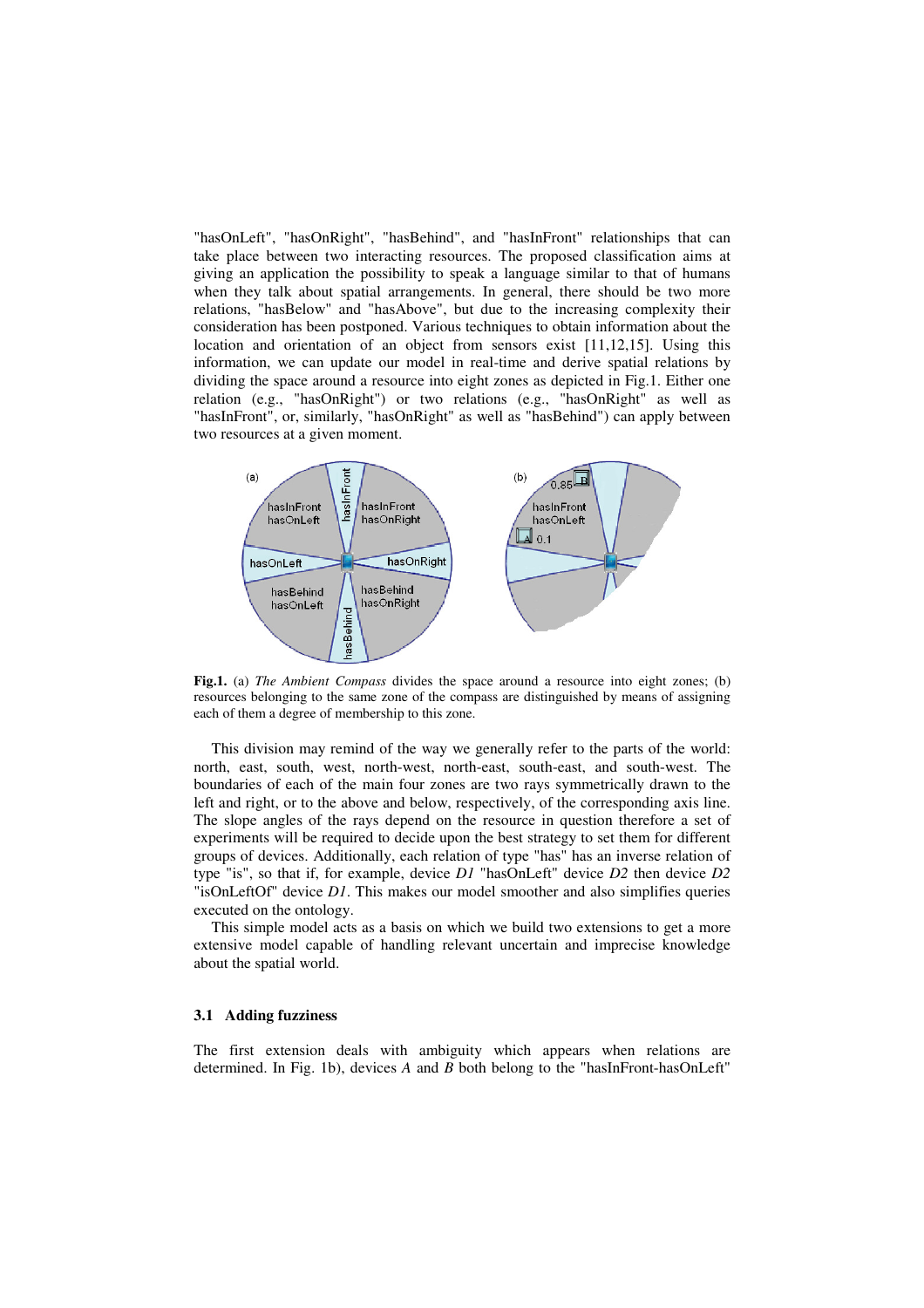area of the central device, but it is obvious that their actual position with respect to this device is different. Therefore treating *A* and *B* as spatially equal would be erroneous. A possible solution to this issue lies in introducing the concept of fuzziness into establishing the four relationships. Several ways of extending ontologies with fuzzy information exist [5,8,18,19] and all of them deal with introducing in either way a degree of membership of each individual and/or relation to a certain domain. In the case of the ambient compass, these domains are its eight zones, and in Fig. 1b) you can see devices *A* and *B* have different values (0.1 and 0.85, respectively) of being in front of the central device. The membership of the second relation in the zone is such that the sum of the two values equals 1. Incorporating this extension allows to keep the relationships as appropriate using the corresponding weights, thus providing desired flexibility as well as a sort of precision in defining a more truthful type of the actual relationship between two resources. The same idea applies to the zones where there is only one relation, with the weights standing for closeness of the object in question to the corresponding adjacent zone with two relations.

#### **3.2 Defining nearby regions**

The second extension results primarily from the way how humans perceive spatial information. The concept of closeness of one object to another usually varies depending on the number of factors one considers to matter in a given situation and has already been pointed out as a subject of special attention in a number of research in either form [4,17]. The solution we suggest consists of two parts. The first one defines the concept of the "nearby" spatial relation for different types of interaction resources present in a pervasive environment. The second one defines reasonable spatial regions for each different type of interaction resource – with the resource itself being the central point – within which the corresponding "nearby" relation can be established between the resource in question and other resources. We plan to involve the concept of fuzziness into the definition of "nearby", too. This means that there is no strict division into "nearby" and "not nearby", but a degree of how much an object is "nearby" is used instead and is represented by a real number in the range [0;1]. Considering distances in such a way can provide solutions in situations where no perfect match can be found but still a positive response can be obtained. Some good examples of this approach are given, for instance, by Guesgen [10**]**.

In addition to identifying the nearby areas, we also try to predict the behaviour of interaction resources by means of analysing their previous behaviour and reasoning over the current corresponding spatial relations between them. We use the concepts of *device availability function* and *device importance* introduced in [3] to address it.

### **4 Engineering the compass**

Information about the model is presented in the form of an ontology and is therefore a set of concepts and properties that relate these concepts to each other. The ontology is created in the OWL language using the Protege-OWL editing tool [1]. The choice of OWL was directed by the latest trends in the development of the semantic web world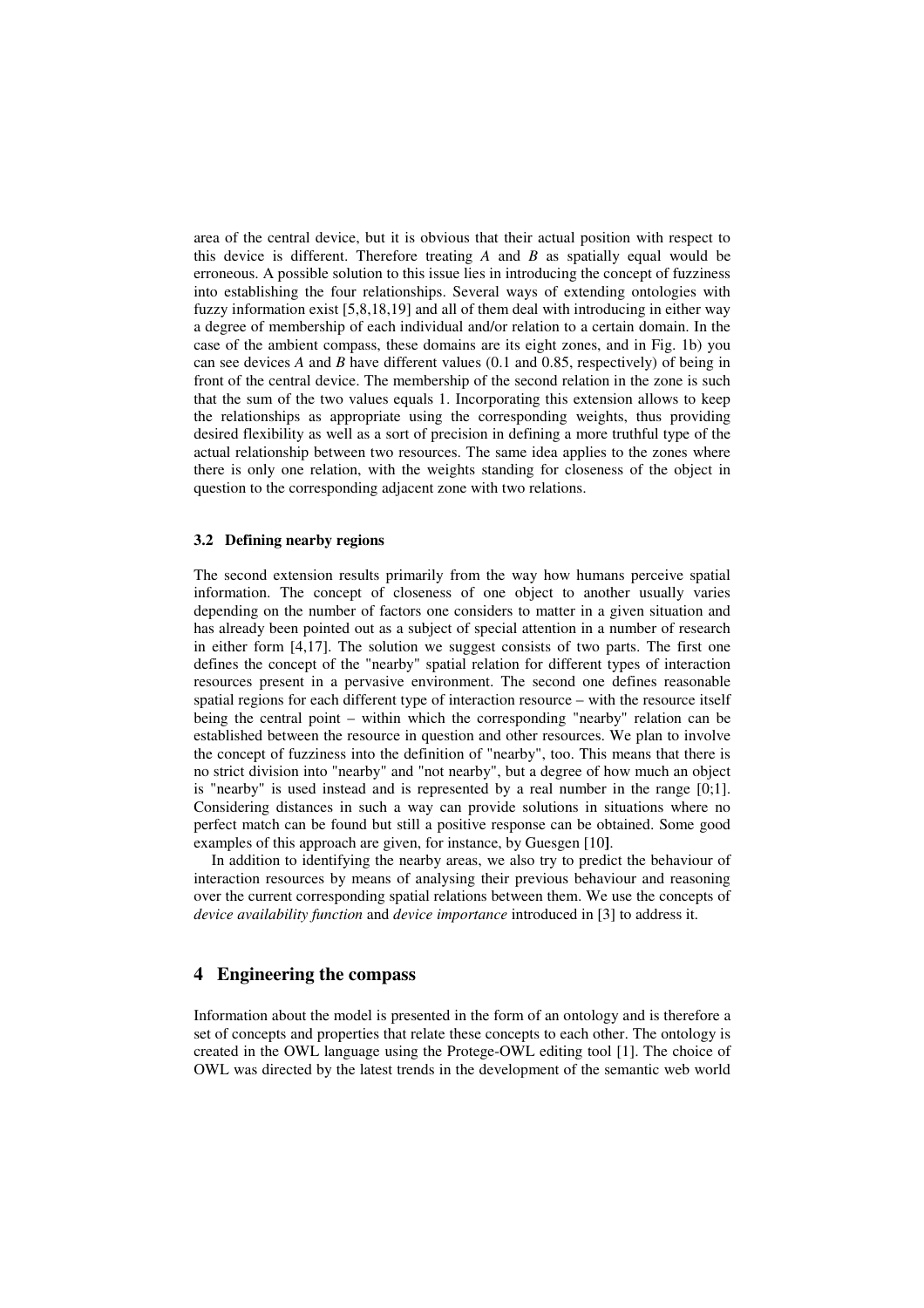[2], following the endorsement of the W3C organisation<sup>1</sup>. A part of the ontology is shown in Fig.2. Due to the highly-dynamic nature of targeted environments, we do not instantiate any resources during the design phase – all instances are created at runtime.

To deal with fuzziness, we decided to use the approach suggested by Gu et. al [8] due to its self-evidence and computational simplicity. We extended our ontology with class "FuzzySpatialRelation" that has two object properties, according to the number of interacting resources involved, and two data-type properties that keep the fuzziness values (see Fig.2). It is important to note that two values are used to define fuzziness since the relations between two resources are possible in both directions. This allows having only one instance of the "FuzzySpatialRelation" class for two compasses (one from each interacting resource), keeping the entire ontology simpler.



**Fig. 2.** Ontology as it appears in Protege-OWL. The highlighted "FuzzySpatialRelation" class on the left extends the basic concepts of the spatial model with a possibility to consider uncertain knowledge by means of introducing two additional numerical properties.

Localisation systems have a certain accuracy of measurements, resulting in a difference between the predicted and the actual location [6]. Paying our attention to this important factor, we consider a possible actual location of a resource in such a way that if the measured location has produced the fuzziness value of 0.8 then the relation's membership could vary from  $(0.8-\delta)$  to  $(0.8+\delta)$ , where  $\delta$  is the allowance parameter. The value of this parameter depends on the quality of the measuring equipment and must be determined empirically. This structure can also be used in the case of the zones with one relation. Here, the data-type property would stand for the closeness of the resource to one of the zone's borderlines so that two objects standing on the opposite sides of the zone would have different fuzziness values in the corresponding "FuzzySpatialRelation" component of the spatial ontology. The same can apply to the areas surrounding the borderlines of the zones. In other words, when it is not clear whether the position of the resource better corresponds to being on just one side of the other resource (e.g., only "hasOnRight") – as per the calculations – or should the second relation be hypothetically considered as well (e.g., both "hasOnRight" and "hasInFront") because of the measurements.

 $\overline{a}$ 

<sup>1</sup> http://www.w3.org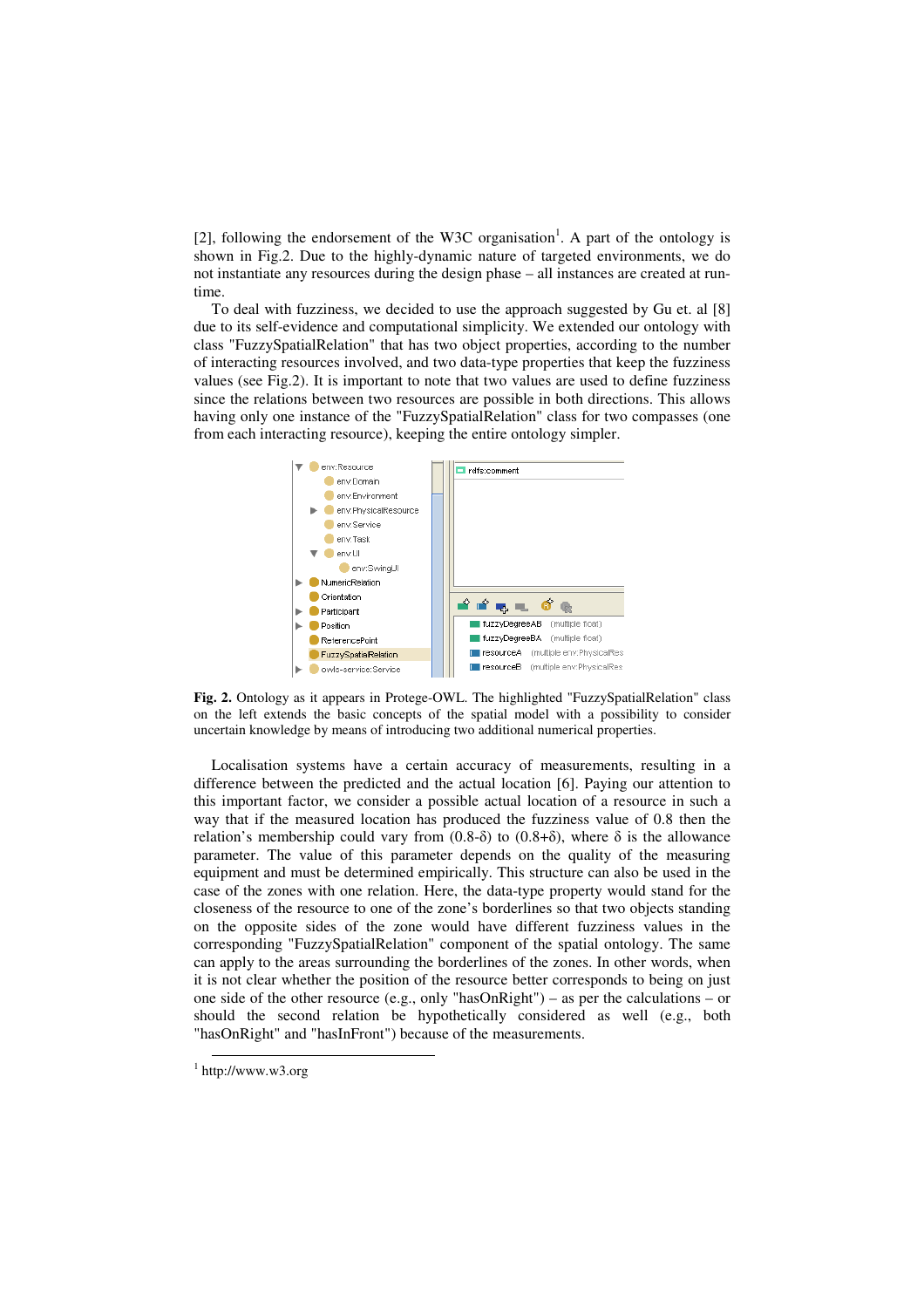#### **5 Using the Compass**

#### **5.1 Integration with** *ReWiRe*

In order to validate the proposed spatial model, we have integrated it in *ReWiRe*, a framework to design interactive pervasive computing environments [20]. In *ReWiRe*, an environment is described using an upper ontology that includes concepts to represent generic resources found in a pervasive computing environment such as users, computing devices, services, tasks, etc. Aggregated with the framework's upper environment ontology, our model provides the spatial context of resources in the environment, which is for instance exploited to improve a distribution algorithm for user interfaces amongst multiple screens as well as to improve location-awareness of users in (unfamiliar) computer-augmented environments. Another important intention behind the integration of the proposed approach in the framework is to allow the use of the same language during both design and run-time phases. This assures that all changes happening during run-time can be interpreted by the designer in the way they are used at the design step.



**Fig. 3.** Visualisation of the environment in *ReWiRe*. Resources have a set of spatial relations between them which always exist in "has+is" pairs. When a change to the location or orientation of any object happens, new spatial relations for this object are derived.

Fig. 3 shows a plug-in for *ReWiRe* we designed that simulates the movement and rotation of physical objects. Objects are overlaid on a map that represents the environment and any action executed on this view (e.g. dragging a resource) results in an update of the underlying model, in particular of its spatial relations. Besides, updates in the model triggered by sensor readings can be observed using the tool along with their spatial impact on other resources.

#### **5.2 Action Scenario**

As a brief illustration of possible use of the approach, let's consider a room with two vertically positioned displays.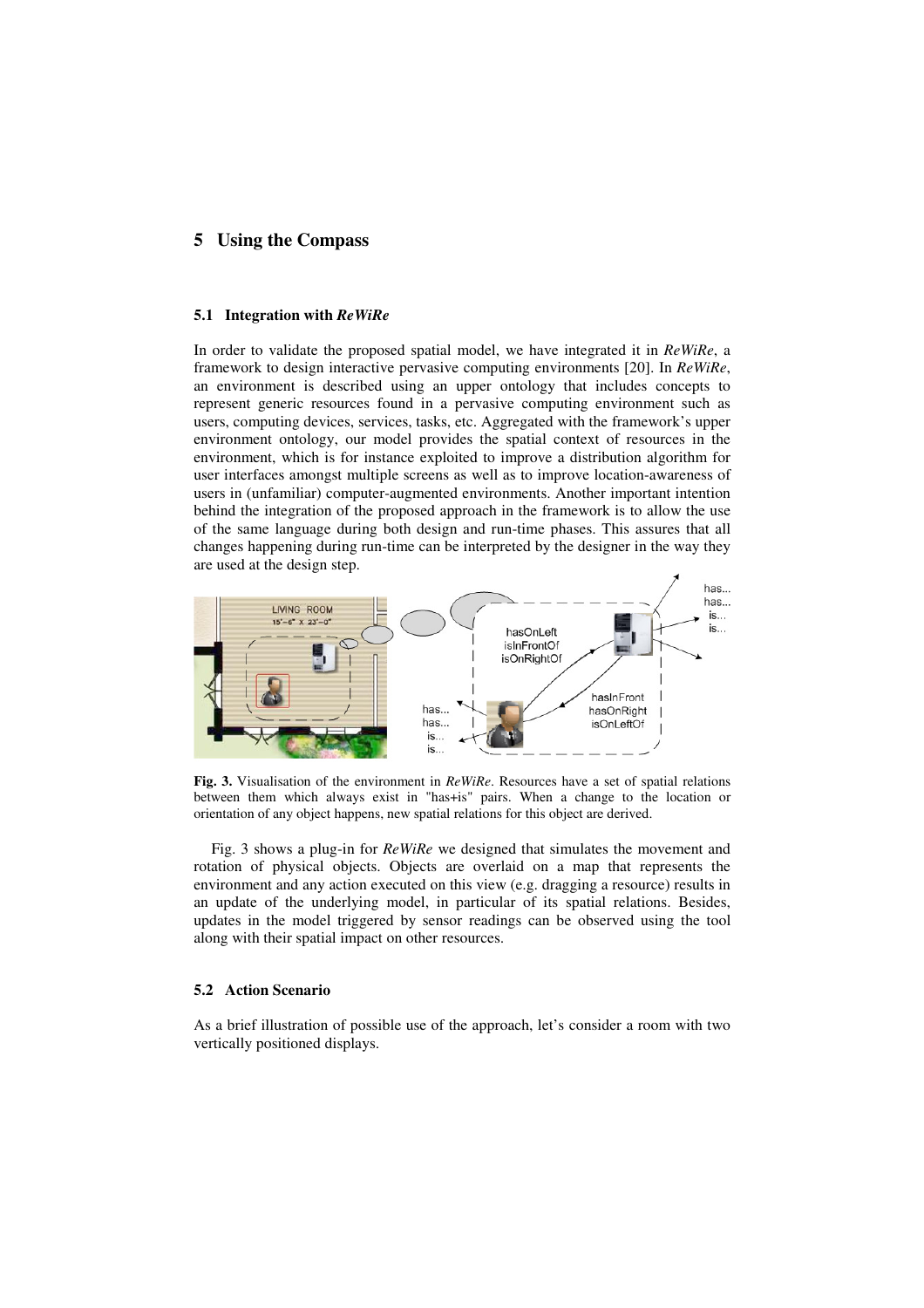

**Fig. 4.** The displays change their status from inactive (dashed line).into active (solid line), and vice versa, in response to the PDA turning clockwise. The change of the active display is preceded by the state when the image is shown on both of them.

Assume that a user with a PDA is oriented towards the left display and is projecting something from the PDA on it. The right display is inactive which is indicated by a dashed line (Fig. 4). At a certain moment, the user begins to turn clockwise so that the right display moves – from the PDA's perspective – from being equally "isInFrontOf" and "isOnRightOf" to much more "isInFrontOf"; whereas the left display starts holding both "isOnLeftOf" and "isInFrontOf" relations. When the PDA's rotation reaches a certain angle, the image of the PDA is copied to the right display, activating it (the dashed line becomes solid), but still being shown on the left one as well. Having observed that the PDA keeps turning, the compass discovers that the left display, though still staying in front, is already considerably to the left of the PDA and therefore can be released (the solid line becomes dashed). This example, in particular, illustrates how this kind of spatial awareness can also be used to smooth the procedure of redistributing a user interface.

### **6 Discussion**

We presented an approach to describe spatial information intended to address pervasive environments. Its main advantages are 1) relative simplicity, a crucial factor in dealing with highly dynamic pervasive environments; 2) human friendliness, i.e. an easily recognisable interpretation of this kind of information by humans who have become a considerable part of pervasive environments; and 3) an ability to handle uncertain, incomplete knowledge which is also natural to pervasive structures. Due to being part of the *ReWiRe* framework, our approach is meant to assist designers of user interfaces in the domain of pervasive environments in general rather than in a specific type of applications.

Implementation of the underlying structure of the compass as part of *ReWiRe* has been completed and its visualisation is currently in progress. In addition, the shortterm future development and improvement of *The Ambient Compass* includes, first of all, the elaboration of the concept of "nearby" for different groups of interacting resources. In particular, it will take into account their geometrical sizes. The current division into eight zones, as well as considering only four different relations, is a straightforward viewpoint. However, a modified (e.g. asymmetrical) version of the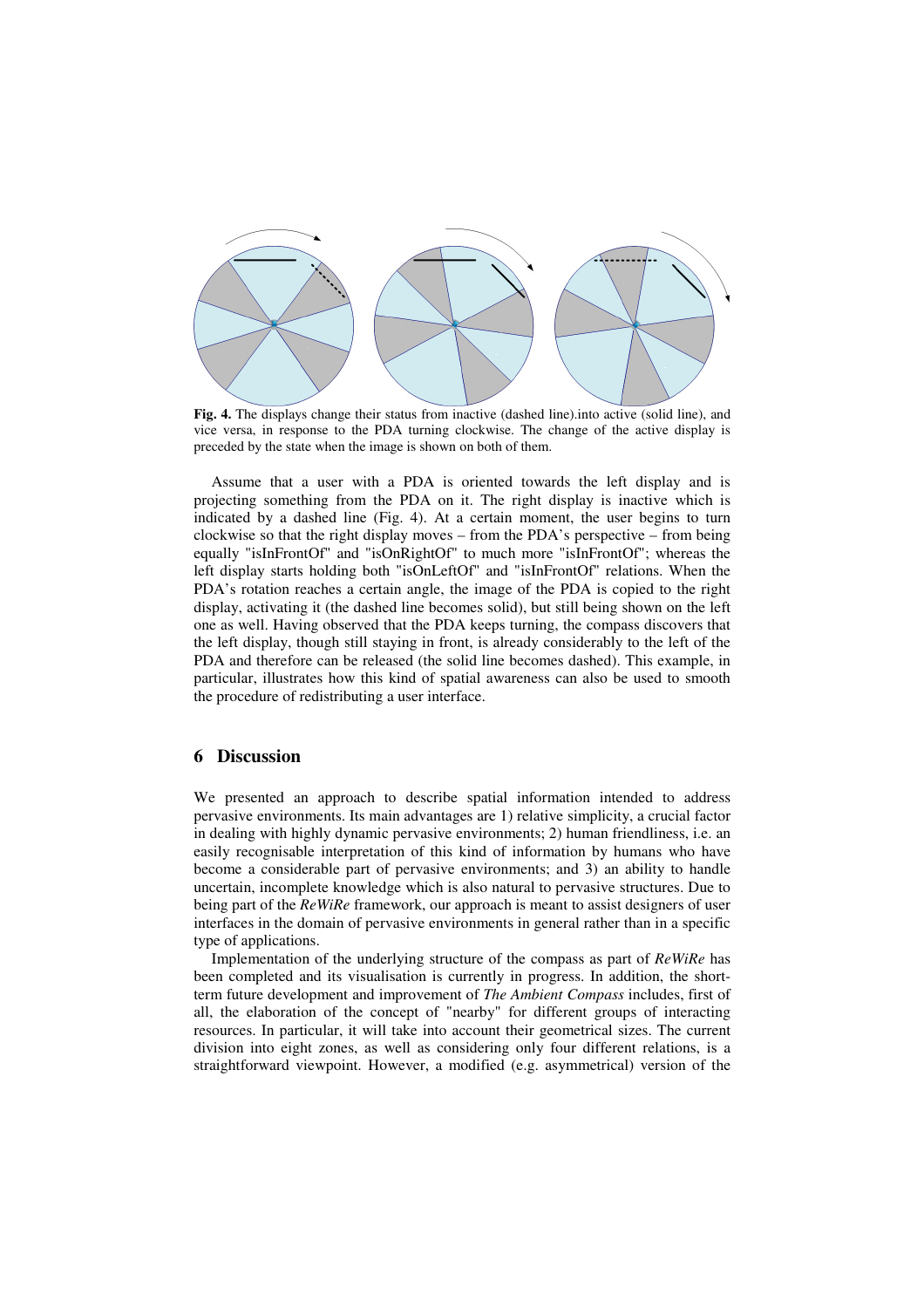division might suit better for certain tasks, or a more precise subdividing – into more zones – might be necessary. Since no actual evaluation of the current version has been completed, discussing about these further possibilities becomes somewhat unfounded. Therefore one of the early things we plan to do is validate the current version of the approach in an experimental setup on a set of appropriate user interface distribution tasks. Based on the results, we will get a more sophisticated view of the model and will have clues on its amendment and means to improve the algorithms. In particular, on correcting values of allowance parameter  $\delta$  and rays' slope angles for different devices and in different situations. For example, it is very likely for the slope angle to be a function of distance between the central object and the targeted resource. Another possible useful extension that comes directly from the above discussion about the layout of the zones is to give the designer an ability to define the zones manually, as appropriate for a task. In the long run, we consider extending the compass to the third dimension by means of introducing the "hasBelow" and "hasAbove" spatial relations.

**Acknowledgments.** Part of the research at EDM is funded by EFRO (European Fund for Regional Development) and the Flemish Government. Funding for this research was also provided by the Research Foundation -- Flanders (F.W.O. Vlaanderen, project CoLaSUE, number G.0439.08N).

#### **References**

- 1. Protégé-OWL, http://protege.stanford.edu/overview/protege-owl.html
- 2. Web Ontology Language, http://www.w3.org/2004/OWL/
- 3. Petr Aksenov, Kris Luyten, and Karin Coninx. Reasoning Over Spatial Relations for Context-Aware Distributed User Interfaces. In Anders Kofod-Petersen, Jörg Cassens, David Leake, and Marielba Zacarias, editors, Proc. of 5th Int. Workshop on Modelling and Reasoning in Context (MRC 2008), pp. 37–50. TELECOM Bretagne, June 2008.
- Stefania Bandini, Alessandro Mosca, and Matteo Palmonari. Commonsense Spatial Reasoning for Context-Aware Pervasive Systems. In Thomas Strang and Claudia Linnhoff-Popien, (eds.), LoCA 2005, LNCS, vol. 3479, pages 180–188. Springer, 2005.
- *5.* Silvia Calegari and Davide Ciucci. Integrating Fuzzy Logic in Ontologies. In Yannis Manolopoulos, Joaquim Filipe, Panos Constantopoulos, and José Cordeiro, (eds.), ICEIS 2006, pp. 66–73, 2006.
- 6. David Dearman, Alex Varshavsky, Eyal de Lara, and Khai N. Truong. An Exploration of Location Error Estimation. In John Krumm, Gregory D. Abowd, Aruna Seneviratne and Thomas Strang (eds.), UbiComp 2007, LNCS, vol. 4117, pp. 181–198. Springer, 2007.
- 7. Björn Gottfried, Hans W. Guesgen, and Sebastian Hübner. Spatiotemporal Reasoning for Smart Homes. In Juan Carlos Augusto and Chris D. Nugent, (eds.), Designing Smart Homes, LNCS, vol. 4008, pp. 16–34. Springer, 2006.
- 8. Hua-Mao Gu, Xun Wang, Yun Ling, and Jin-Qin Shi. Building a Fuzzy Ontology of Edutainment Using OWL. In Yong Shi, G. Dick van Albada, Jack Dongarra, and Peter M. A. Sloot (eds.), ICCS 2007, LNCS, vol. 4489, pp. 591–594. Springer, 2007.